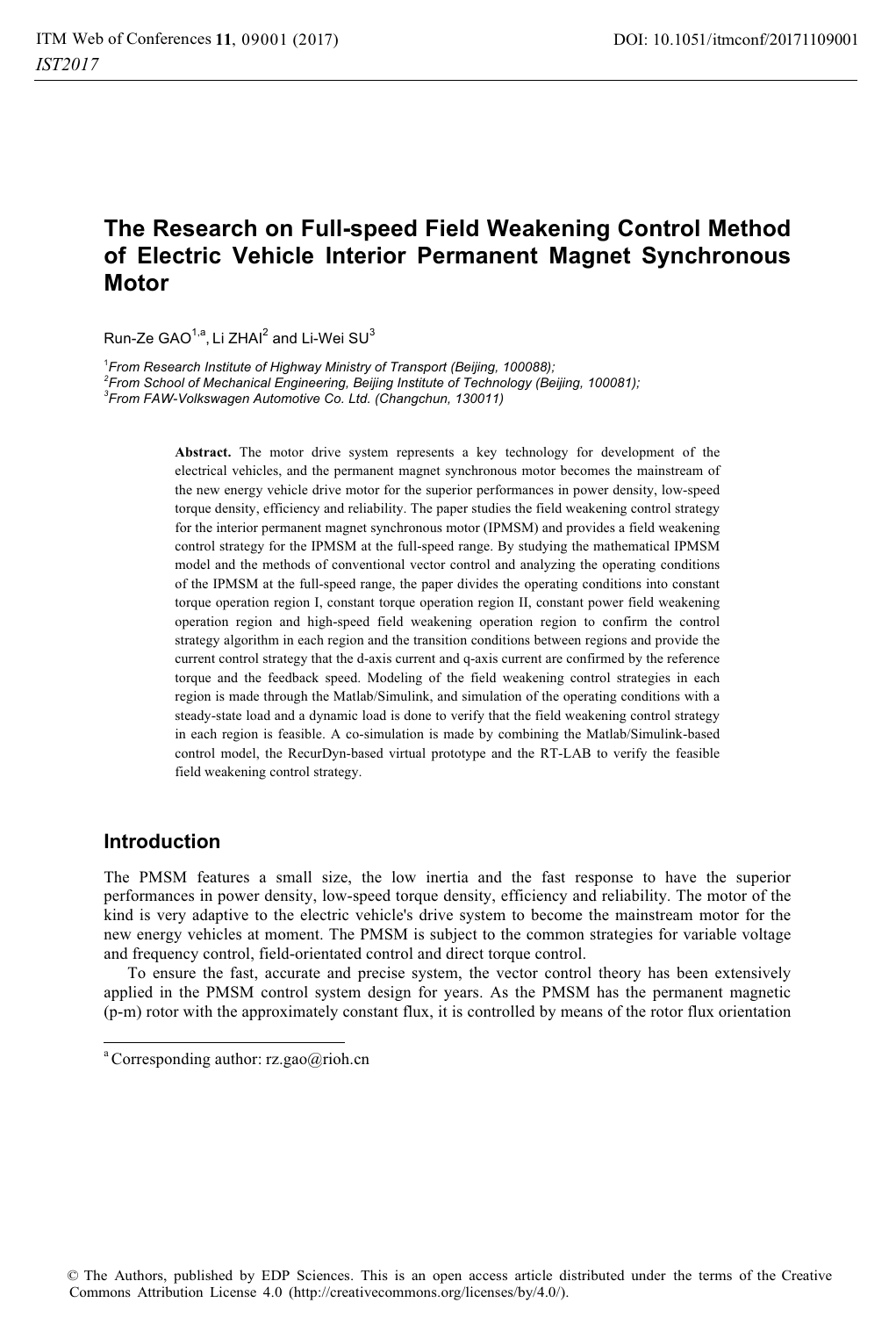in general. However, the field weakening expansion represents a key problem to hinder extensive application of the high-speed PMSM. For a decade, the domestic and foreign scholars have been attaching most importance to the problem and made great efforts to have a lot of study achievements. Unfortunately, these studies have the deficiencies in either the motor body or the control to combine speed, power and torque well. For this reason, the paper studies the field weakening strategy for the IPMSM to provide a field weakening strategy for the PMSM at the full-speed range.

## **1 Mathematical PMSM model**

During analysis of the mathematical PMSM model, the following hypotheses are proposed to simplify the analysis process: The stator's armature winding generates a sine wave to induce the electromotive force and the rotor's permanent magnet also distributes the field of the sine wave form in the air-gap space; The eddy current and hysteresis losses are negligible for the core; The stator core has the negligible saturation with the constant inductance parameters and the magnetic circuit is considered linear; The damper winding is negligible for the rotor.

Based on the rotatory two-phase coordinates, the PM's fundamental wave exciter field axis is taken as the d axis and is rotated anticlockwise to surpass the d axis by 90° to take the electrical angle as the q axis. Both the d axis and the q axis are rotated at the rate of the electrical angle to determine the spatial coordinates with the electrical angle θr which is formed between the d axis and the reference axis A. The space sector of the PMSM in the coordinates is shown in Figure.1 below:



**Figure. 1** PMSM Coordinate Sector Diagram

Where: The components of the d axis and the q axis may be obtained by shifting the three-phase stator winding in the coordinates (i.e. shift of the three-phase ABC coordinates to the rotatory dq coordinates).

$$
\begin{cases}\n u_d = \frac{d\psi_d}{dt} - \omega_e \psi_q + R_s i_d \\
 u_q = \frac{d\psi_q}{dt} + \omega_e \psi_d + R_s i_q\n\end{cases}
$$
\n(1)

Where:

 $u_d$  and  $u_d$ —Stator Voltage Components at the d axis and the q axis (V);  $\psi_d$  and  $\psi_q$ —Stator Flux-linkage Components at the d axis and the q axis (Wb);  $i_d$  and  $i_q$ —Stator Current Components at the d axis and the q axis (A);  $\omega_e$ —Rotor's Electrical Angle (rad/s) Flux-linkage Equation:

$$
\begin{cases} \psi_d = L_d i_d + \psi_f \\ \psi_q = L_q i_q \end{cases}
$$
 (2)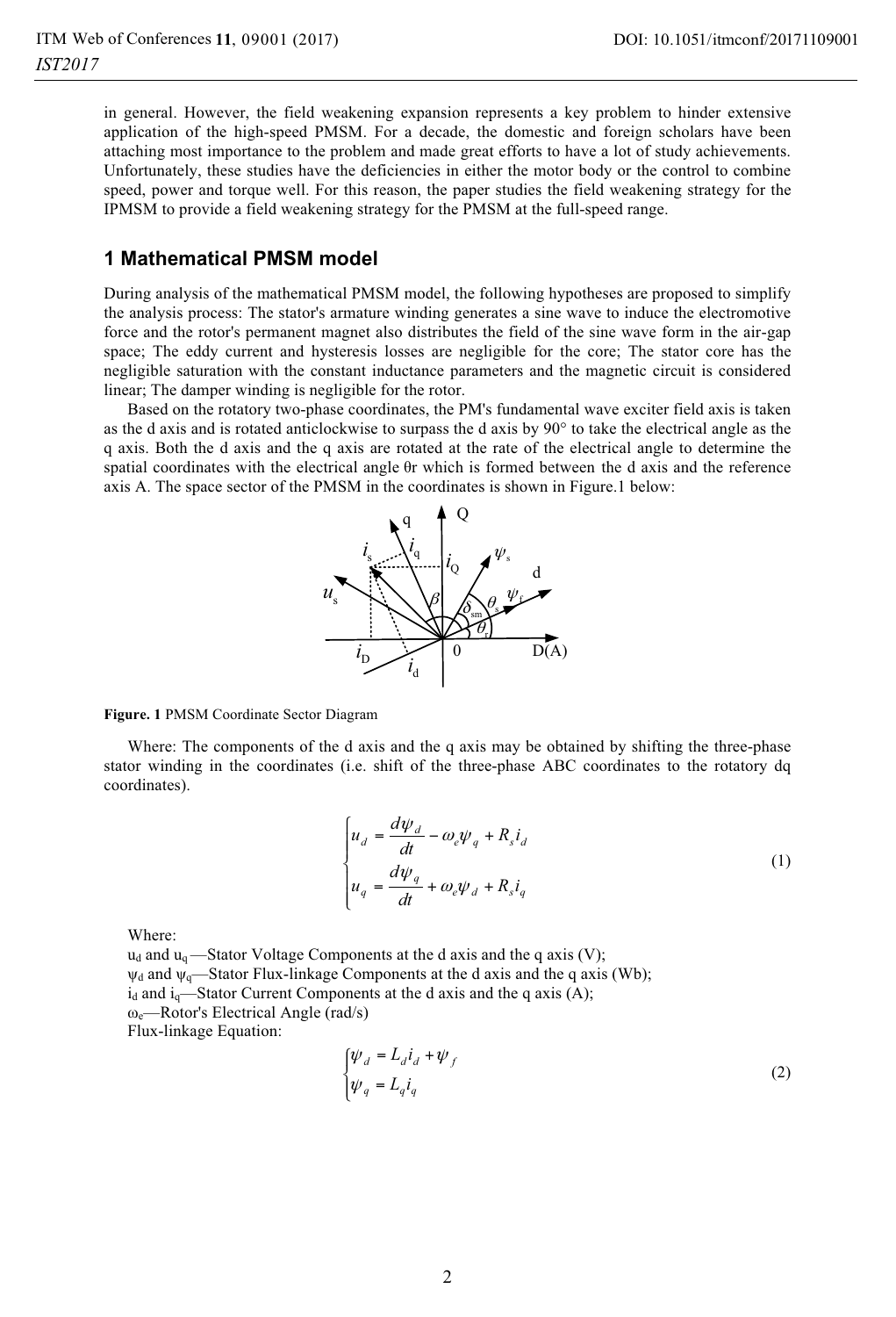$$
\psi_s = \sqrt{\psi_d^2 + \psi_q^2} = \sqrt{\left(L_d i_d + \psi_f\right)^2 + \left(L_q i_q\right)^2}
$$
\n(3)

Where:

 $\nu_s$ —Stator Flux-linkage (Wb);  $L_d$  and  $L_d$ —Stator Winding Induction at the d axis and the q axis (H). Back Electromotive Force Equation:

$$
E_s = \omega_e \psi_s \tag{4}
$$

Where:

Es—Stator's Back Electromotive Force (V). Torque Equation:

$$
T_e = K p_n \psi_s \times i_s \tag{5}
$$

Where:

Te—Motor's Electromagnetic Torque (Nm);

K—Undetermined Coefficient;

is—Stator Current (A);

pn—Pole Pairs of the Motor's Rotor.

In the paper, the torque is shown as follows:

$$
T_e = \frac{3}{2} p_n (\psi_s i_d - \psi_q i_d)
$$
  
= 
$$
\frac{3}{2} p_n [\psi_f i_d + (L_d - L_q) i_d i_q)
$$
 (6)

During the high-speed operation of the motor, the resistance's caused voltage loss is very little and negligible, so the equation (1) may be changed into:

$$
\begin{cases} u_d = -\omega_e L_q i_q \\ u_q = \omega_e (L_d i_d + \psi_f) \end{cases}
$$
\n(7)

For the IPMSM with the  $L_d \neq L_q$ , it is possible to control both the torque and the flux-linkage of the motor by controlling the quadrature-axis current and the direct-axis current respectively to improve the torque output capacity with the effective structural torque and change the flux-linkage for the field weakening control by controlling the direct-axis current.

### **2 Field weakening control algorithm**

Restricted to the inverter output voltage and the motor current, the motor is limited to vary in current and terminal voltage in a specified scope and the stator current is limited by both the current limit circle and the voltage limit ellipse at the same time. i.e.:

$$
\begin{cases} \sqrt{\boldsymbol{i}_d^2 + \boldsymbol{i}_q^2} = |\boldsymbol{i}_s| \le |\boldsymbol{i}_s|_{\text{max}} \\ \sqrt{u_d^2 + u_q^2} = |u_s| \le |u_s|_{\text{max}} \end{cases}
$$
 (8)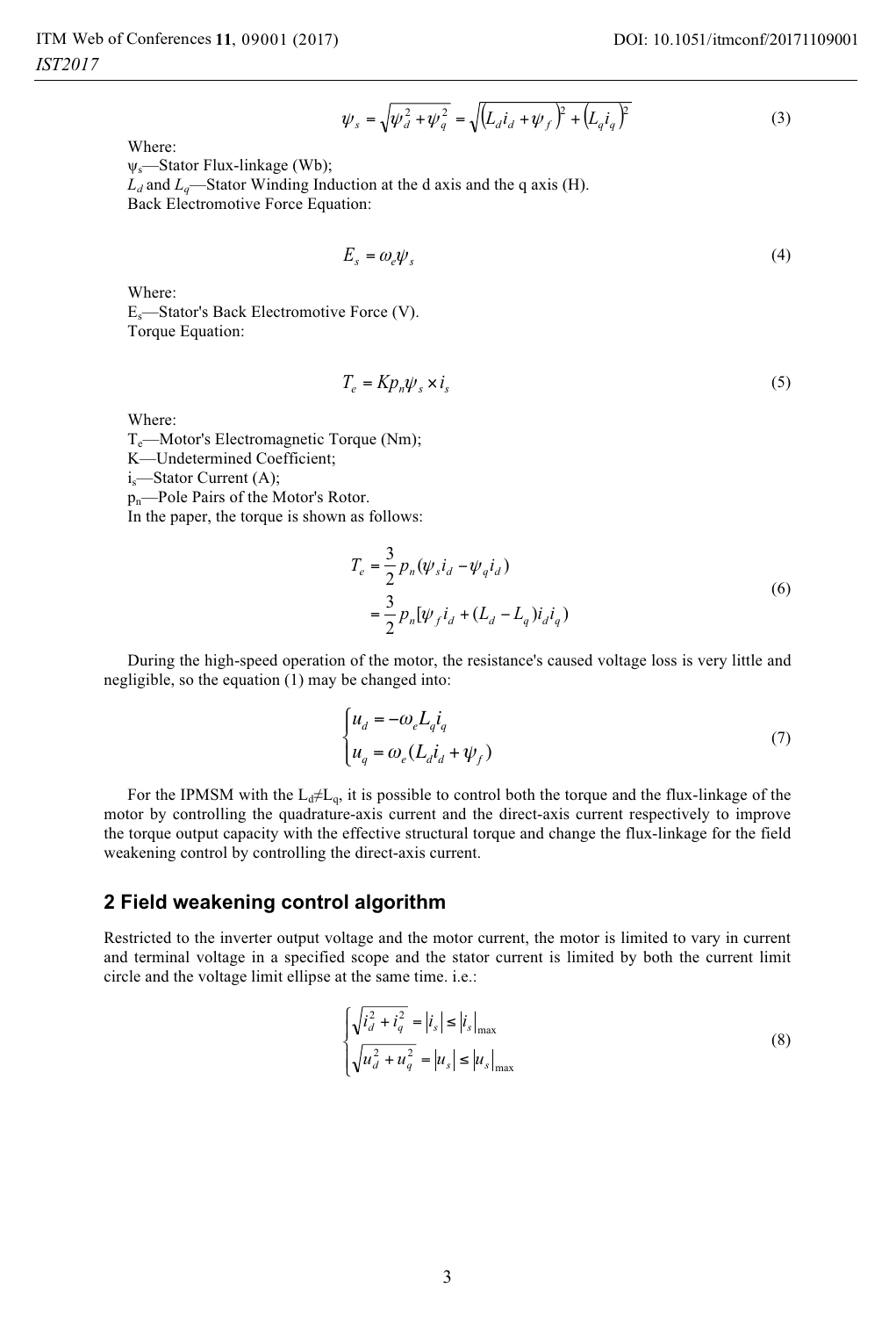Where:  $i_s$  means the stator current sector and  $u_s$  means the stator voltage sector.

Combination of the equation (7) with the equation (8) may be simplified to obtain the current and voltage limit equations at the dq coordinates when the IPMSM is operating in a high-speed and stable state:

$$
\begin{cases}\n\sqrt{\dot{t}_d^2 + \dot{t}_q^2} \leq |\dot{t}_s|_{\text{max}} \\
(\psi_f + L_d \dot{t}_d)^2 + (L_q \dot{t}_q)^2 \leq \left(\frac{|u_s|_{\text{max}}}{\omega_e}\right)^2\n\end{cases}
$$
\n(9)

It is learned from the equation  $(9)$  that the current limit equation shows the circle  $(Dot: (0,0);$ Radius:  $i_s \mid_{\text{max}}$  and the voltage limit equation shows the ellipse cluster whose center is located at the position of  $(\psi/\mathcal{L}_d, 0)$  and the lengths of the semimajor axis and the semiminor axis are inversely proportional to the rotor's angular speed  $\omega_e$ . Both the current limit circle and the voltage limit ellipse cluster at the dq coordinates are shown in Figure.2. In the event of  $-\psi/L_d < i_{\text{smax}}$ , the center of the voltage limit ellipse cluster exists outside of the current limit circle (see Figure.  $2(a)$ ); In the event of *-ψf/Ld>ismax*, the center of the voltage limit ellipse cluster exists in the current limit circle (see Figure. 2(c)); Therefore, any intersection exists in the areas represented by the current limit circle and the voltage limit ellipse at any rotary speed. But no point of intersection will exist in the areas represented by the current limit circle and the voltage limit ellipse at an excessive rotary speed. In this case, the rotary speed is deemed possibly maximum for the motor in theory.



(c) *-ψf/Ld>ismax*

**Figure. 2** Diagram of current and voltage sector for the PMSM operating at the full-speed range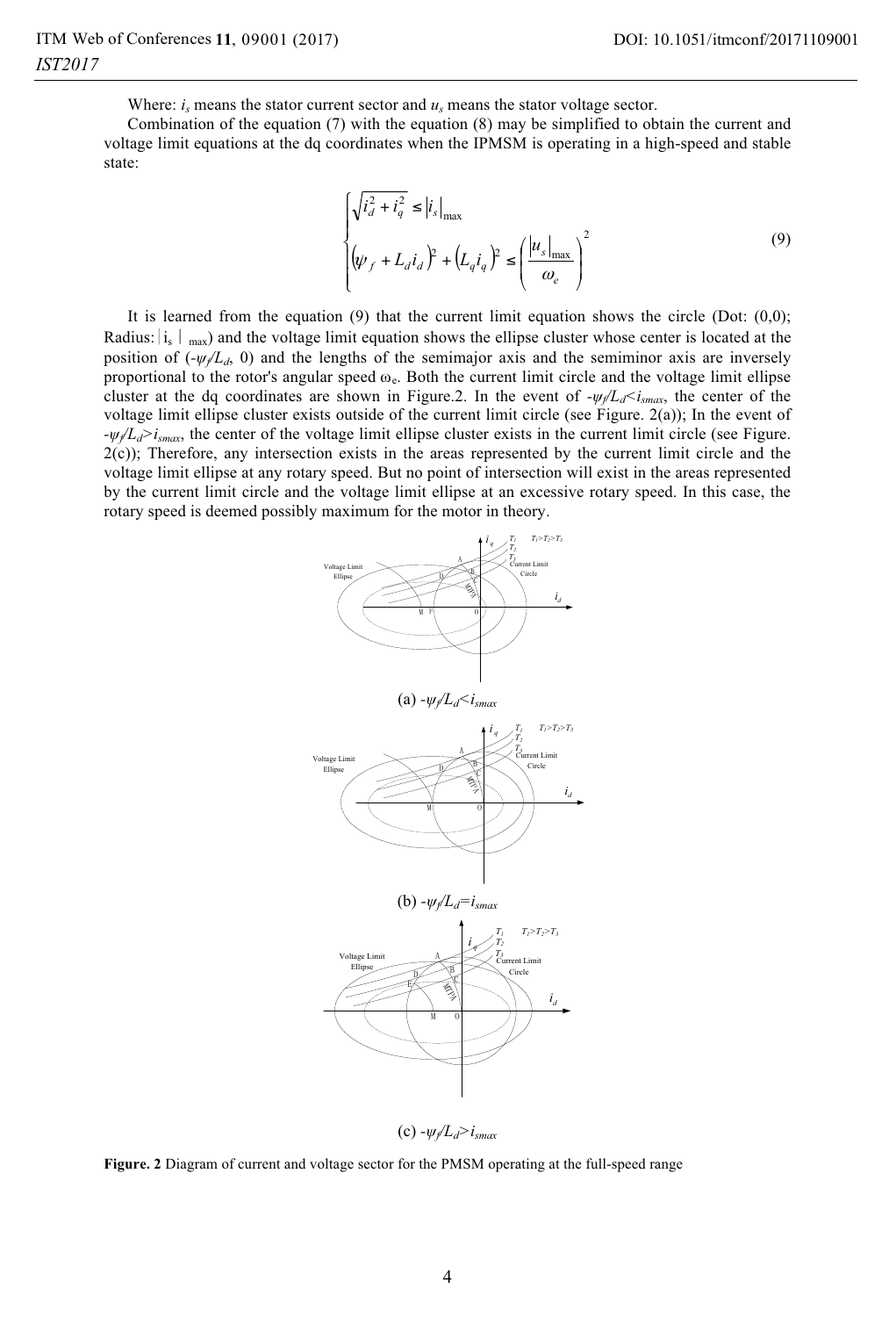## **3 Full-speed and Field Weakening Control Strategy**

The maximum torque/current ratio curve of the IPMSM is shown by OA in the Figure. 2. Just take for example the torque T2 as given in Figure. 2(c), in the event of a given expected torque T2, the stator current sector remains unchanged as OB and the voltage sector increases at a higher rotatory speed of the motor, but when the voltage sector reaches the inverter's maximum output voltage us max, it will fail to remain unchanged as OB and the motor will enter the constant torque region II. In this case, the appropriate rotatory speed of the motor may be defined as the turning speed from the constant torque region I to the constant torque region II to calculate A in the voltage limit ellipse equation (10). The Figure. 2 shows the greater the given expected torque, the lower the motor's turning speed from from the constant torque region I to the constant torque region II. The possible torque of the PMSM is indicated by the point A in the Figure. 2 to have the maximum stator current. Both the quadrature-axis current and the direct-axis current are shown in the equation (11) at the maximum torque.

$$
\omega_A = \frac{u_{s\,\text{max}}}{\sqrt{\left(L_d i_d + \psi_f\right)^2 + \left(L_a i_a\right)^2}}
$$
\n<sup>(10)</sup>

$$
\begin{cases}\ni_d = \frac{-\psi_f + \sqrt{\psi_f^2 + 8(L_d - L_q)^2} i_{s\,\text{max}}^2}{4(L_d - L_q)} \\
i_q = \sqrt{i_{s\,\text{max}}^2 - i_d^2}\n\end{cases} \tag{11}
$$

#### **3.1 Gradient descent-based field weakening operation in the constant torque region II**

When the motor operates in the constant torque region II, the voltage sector will continue the inverter's maximum output voltage and the stator current sector will increase at a higher rotary speed. According to the Figure. 2(c), the constant torque curve and the maximum input power curve have the point of intersection in or outside of the current limit circle, depending upon the variation in the given expected torque. When the constant torque curve and the maximum input power curve have the point of intersection in the current limit circle, the motor will transit directly from the constant torque region II to the maximum input power operation region bypassing the ordinary constant torque field weakening operation region at a higher rotatory speed. In this case, the turning speed  $\omega_D$  may be determined through the voltage limit ellipse where the constant torque curve and the maximum input power curve have the point of intersection. When the constant torque curve and the maximum input power curve have the point of intersection outside of the current limit circle, the motor will transit to the ordinary constant torque field weakening operation region first at a higher rotatory speed. In this case, the turning speed  $\omega_B$  may be determined through the voltage limit ellipse where the constant torque curve and the current limit circle have the point of intersection (see the equation (12)). In the event of the minimum rotary speed of entry into the maximum input power operation region, the motor will transit to the maximum input power operation region.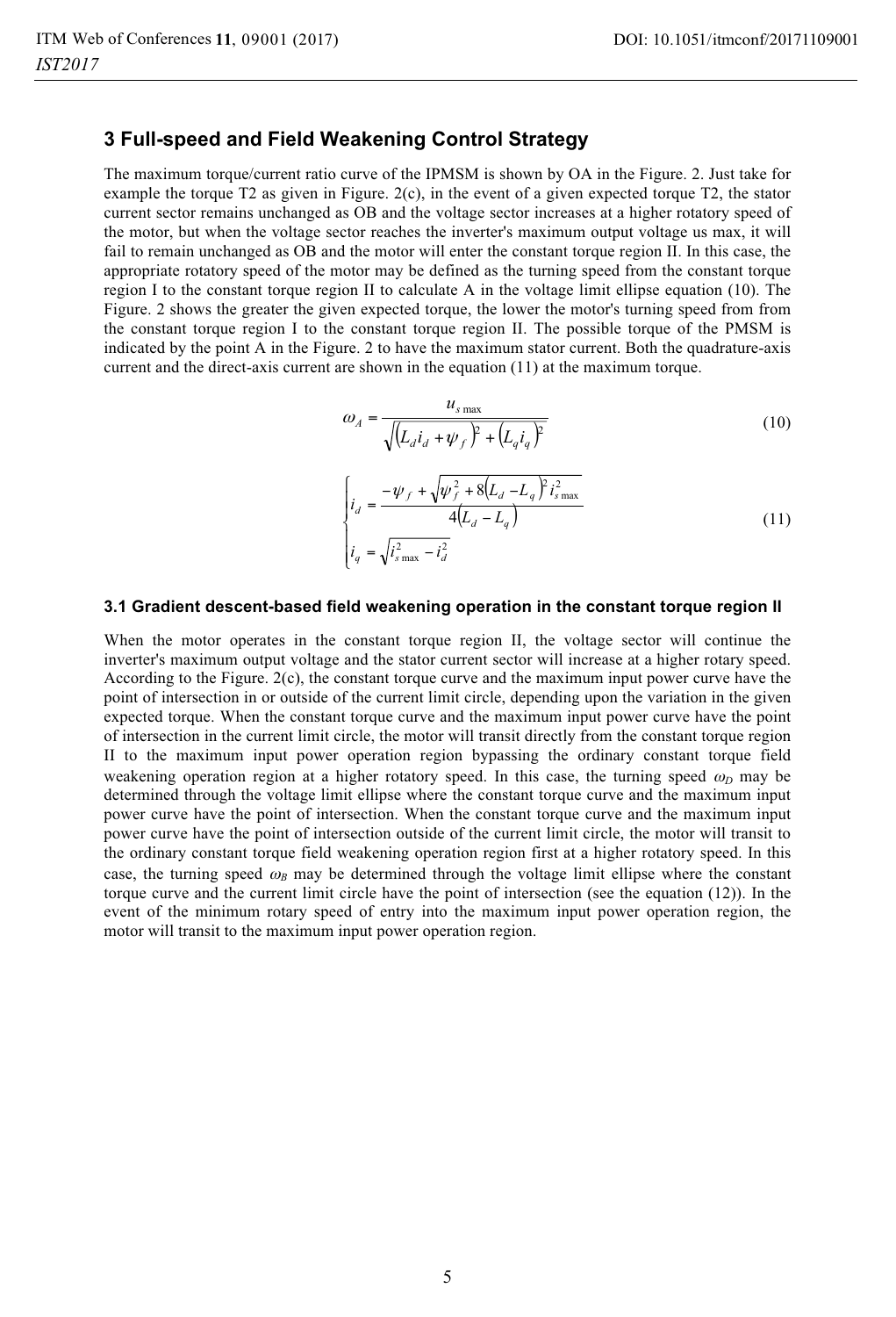$$
\begin{cases}\ni_d^2 + i_q^2 = i_{s \text{ max}}^2 \\
\omega_B = \frac{u_{s \text{ max}}}{\sqrt{(L_d i_d + \psi_f)^2 + (L_q i_q)^2}} \\
T_e = \frac{3}{2} \cdot p_n \cdot \left[\psi_f + (L_d - L_q) i_d\right]_q\n\end{cases}
$$
\n(12)

#### **3.2 Ordinary constant torque field weakening operation**

 $\sqrt{ }$ 

The stator current sector increases at a higher rotary speed of the motor. When the stator current sector reaches the maximum current  $i_{s}$  max, the ultimate voltage ellipse and the constant torque curve will have the point of intersection outside of the current limit circle and the motor will fail to continue the constant torque output. Under this circumstance, to ensure continuous increase of the motor's rotary speed, it is possible to control the current sector changes along the point of intersection between the current limit circle and the voltage limit ellipse. In the event of  $i_d \geq -\psi_f/L_d$ ,

$$
\begin{cases}\ni_{d} = \frac{-\psi_{f}L_{d} + \sqrt{\psi_{f}^{2}L_{d}^{2} - \left(L_{d}^{2} - L_{q}^{2}\sqrt{\psi_{f}^{2} - \left(u_{s\,\text{max}}/ \omega_{e}\right)^{2} + L_{q}^{2}L_{\text{max}}^{2}\right)}}{L_{d}^{2} - L_{q}^{2}} \\
i_{q} = \sqrt{l_{s\,\text{max}}^{2} - i_{d}^{2}}\n\end{cases}
$$
\n(13)

In the event of  $i_d \geq -\frac{\psi}{L_d}$ ,

$$
\begin{cases}\ni_d = -\frac{\psi_f L_d + \sqrt{\psi_f^2 L_d^2 - (L_d^2 - L_q^2)} \sqrt{\psi_f^2 - (u_{s \max} / \omega_e)^2 + L_q^2 i_{s \max}^2}}{L_d^2 - L_q^2}\n\end{cases}
$$
\n(14)

In the event of  $\psi_f/L_d \leq i$ smax, the ordinary constant torque field weakening operation region is divided into id≥- $\psi$ f/Ld and i<sub>d</sub><- $\psi$ <sub>f</sub>/L<sub>d</sub>, depending upon the different functions for determination of the quadrature-axis current and the direct-axis current. During the transition from the  $i_d \geq -\psi_f/L_d$  region to the  $i_d < \psi_f/L_d$  region, the turning speed  $\omega E$  may be determined through the  $i_d = \psi_f/L_d$  and  $i_q = \sqrt{i_{smax}^2 - i_d^2}$  the voltage limit ellipse equation and its appropriate maximum torque T<sub>02</sub> may be determined through the constant torque curve where the  $i_d = \psi_f/L_d$  curve and the current limit circle have the point of intersection. As shown in Figure. 3, the constant torque curve and the current limit circle have the point of intersection at the left or right side of the  $i_d = -\psi_f/L_d$  curve for the different given expected torques. When the constant torque curve and the current limit circle have the point of intersection at the left side of the i<sub>d</sub>=- $\psi_f/L_d$  curve, the equation (13) and the equation (14) may be applied simultaneously to solve the system of binary linear equations and obtain the stator current sector components at the quadrature axis and the direct axis respectively. When the constant torque curve and the current limit circle have the point of intersection at the right side of the  $i_d = -\psi_f/L_d$  curve, the equation (13) and the torque equation (6) may be applied simultaneously to solve the system of binary linear equations and obtain the stator current sector components at the quadrature axis and the direct axis respectively. As mentioned above, when the motor operates in the ordinary constant torque field weakening region, the stator current sector will change along the current limit circle at a higher rotatory speed of the motor, and in the event of the minimum rotary speed of entry into the maximum input power operation region, the motor will transit from the ordinary constant torque field weakening operation region to the maximum input power region and the turning speed may be determined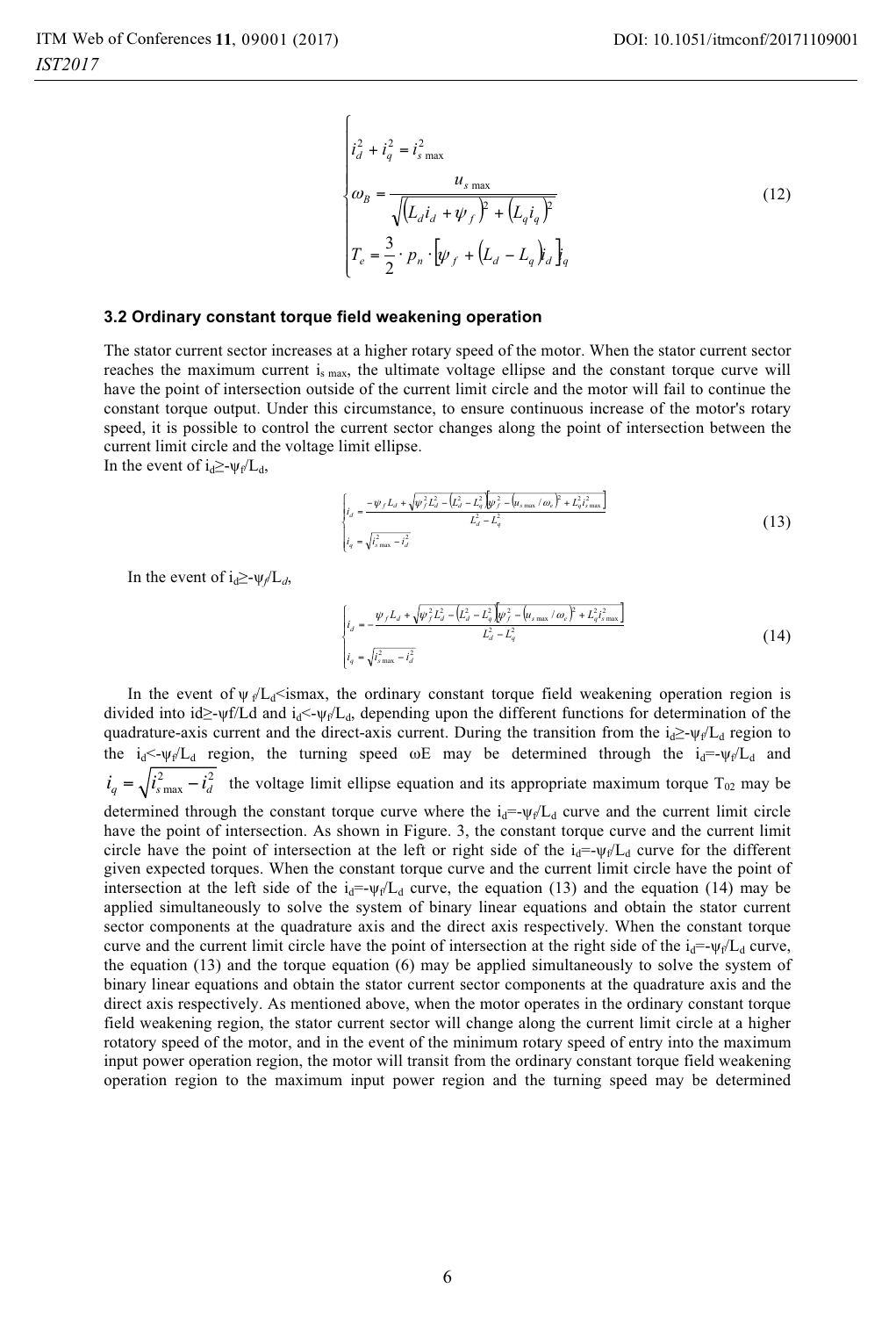through the voltage limit ellipse where the current limit circle and the maximum input power curve have the point of intersection.



**Figure. 3** Division of the ordinary constant torque field weakening region

#### **3.3 High-speed and field weakening operation**

The maximum input power control locus is shown in Figure. 2(c). The locus is intersected with the current limit circle at the point E which represents the minimum rotary speed C to provide the field weakening control at the maximum input power and may be determined through the voltage limit ellipse where the point E exists in the following equation (15). When the given expected torque is greater than the point A's appropriate maximum torque T01, the motor will bypass the constant torque field weakening region and enter the maximum input power operation region directly and the  $T_0$  may be determined through the constant torque curve where the point E exists in the equation (16). When the motor operates in the maximum input power region, the stator current sector will move along the maximum input power field weakening control locus toward the center point M of the voltage limit ellipse cluster. The point M has the coordinates of  $(-\psi_f/L_d, 0)$  to show the ultimate operation. That is, the demagnetizing field of the direct-axis current is equivalent to the exciter field of the permanent magnet at the point to make the motor speed infinitely great in theory. The motor speed will increase along the curve until balance of the electromagnetic torque and the load torque.

$$
\frac{\omega_{\varepsilon} = (\rho - 1)}{\rho \sqrt{2(\mu + \omega_{\varepsilon}^2 - 4\rho + 1)}} \frac{\sqrt{2\rho + \left(\frac{1}{2}(\rho)^2 - 4\rho + 1\right)\sqrt{\mu_{\varepsilon_{\min}}^2 \rho^2 + 4\varepsilon_{\varepsilon_{\min}}^2 + 4\rho - 3} + 4\varepsilon_{\varepsilon_{\min}}^2 + 5\rho^2 - 6\rho^3 + 2\rho^4 + \rho^2 - 3}}{\rho \sqrt{2(\mu_{\varepsilon_{\min}}^2 - 5\varepsilon_{\min}^2 \rho^2 + 12\varepsilon_{\max}^2 \rho - \varepsilon_{\varepsilon_{\min}}^2 + \rho^4 - 6\rho^3 + 12\rho^2 - 10\rho + 3)}}\n\tag{15}
$$

$$
\begin{cases}\ni_{d} = -\frac{\psi_{f}}{L_{d}} + \Delta i_{d} \\
i_{q} = -\frac{\sqrt{(u_{s_{\max}}/\omega_{C})^{2} - (L_{d}\Delta i_{d})^{2}}}{L_{q}} \\
\Delta i_{d} = \left(\sqrt{L_{q}^{2}\psi_{f}^{2} + 8(L_{d} - L_{q})^{2} \left(\frac{u_{s_{\max}}}{\omega_{C}}\right)^{2}} - L_{q}\psi_{f}\right) / 4L_{d}(L_{d} - L_{q})]\n\end{cases}
$$
\n
$$
i_{d}^{2} + i_{q}^{2} = i_{s_{\max}}^{2}
$$
\n
$$
T_{01} = \frac{3}{2} \cdot p_{n} \cdot (\psi_{f} + (L_{d} - L_{q})i_{d})i_{q}
$$
\n(16)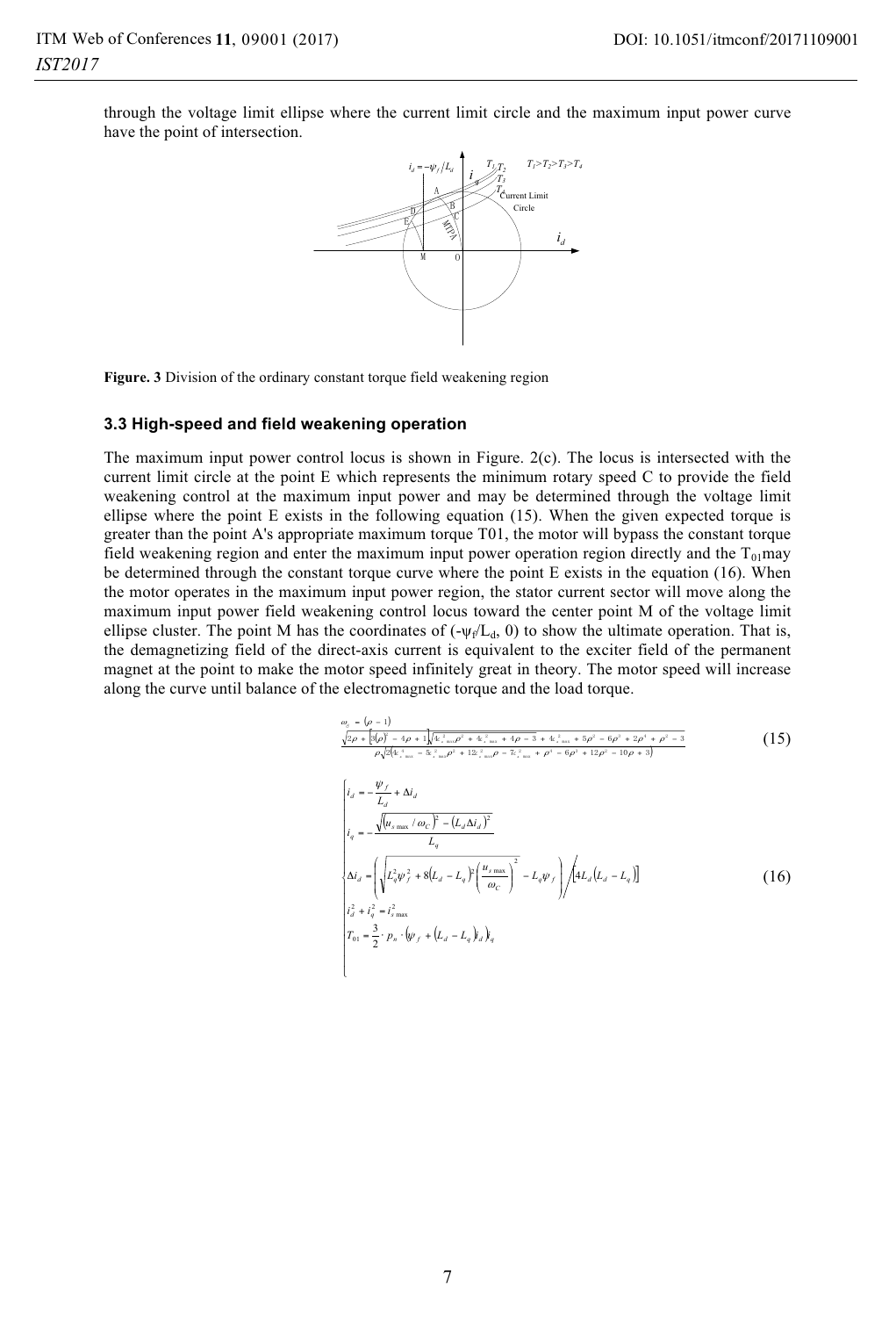$$
\begin{cases}\nT_e = \frac{3}{2} \cdot p_n \cdot (\psi_f + (L_d - L_q)l_d)l_q \\
i_d = -\frac{\psi_f}{L_d} + \Delta i_d \\
i_q = -\frac{\sqrt{(u_{s\max}/\omega_D)^2 - (L_d \Delta i_d)^2}}{L_q} \\
\Delta i_d = \left(\sqrt{L_q^2 \psi_f^2 + 8(L_d - L_q)^2 \left(\frac{u_{s\max}}{\omega_D}\right)^2} - L_q \psi_f\right) / \left[4L_d (L_d - L_q)\right]\n\end{cases} \tag{17}
$$

## **4 Simulation results**

#### **4.1 Simulation comparison between the MTPA control and the id=0 control**

It is assumed that the expected torque is  $T_e=145$ Nm and the load torque  $T_L=50$ Nm, the waveform variation of the motor which is controlled through the MTPA and the id=0 is shown in Figure. 4~Figure. 9 in output torque, rotary speed, direct-axis current, stator current, stator voltage and flux-linkage.



**Figure. 6** Direct-axis current change curve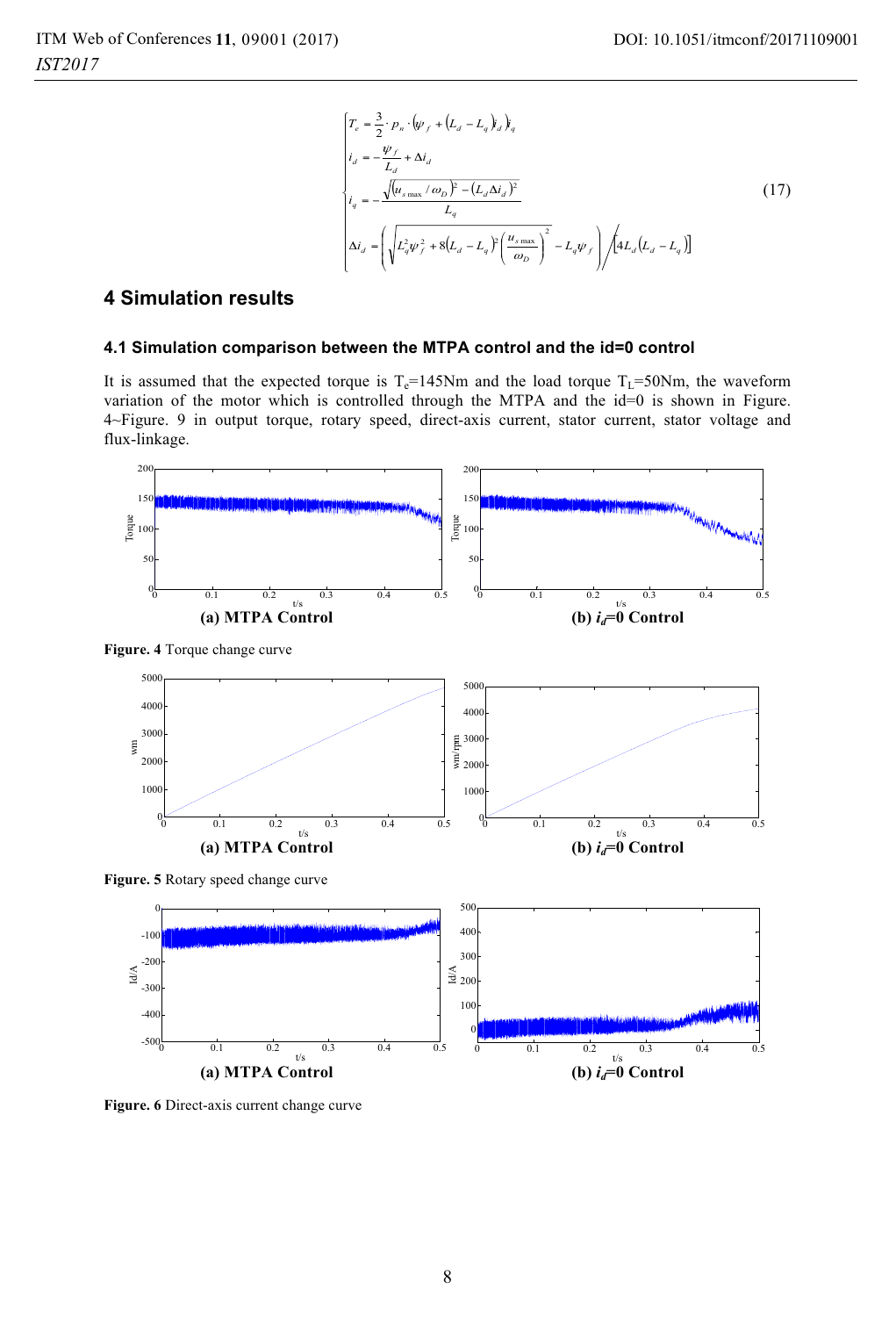

**Figure. 9** Flux-linkage change curve

According to the Figure. 4, in the event of the MTPA control, the motor maintains the output torque of 145Nm or so for about 0.45s before the automatic field weakening link; In the event of the  $id=0$ control, the motor's output torque maintains for about 0.35s before the drop. Therefore, the MTPA may provide the expected output torque for a longer period of time when a similar torque is expected. According to the Figure. 5, in the event of the MTPA control, the motor will have the rotary speed of up to 4,500rpm at 0.45s, while in the event of the id=0 control, it will have the speed of no more than 3,500rpm at 0.35s. Therefore, the MTPA control may provide a higher turning speed when a similar torque is expected. According to the Figure. 6, in the event of the MTPA control, the direct-axis current Id will remain at the -100A or so with the existing reluctance torque. But in the event of the  $i_d=0$  control, the direct-axis current  $I_d$  will be zero without the reluctance torque. According to the Figure. 7, in the event of the similar expected output torque  $T_e$  of 145Nm, the stator current of 300A is required for the MTPA control and the stator current of 350A for the  $i_d=0$  control to show decrease of the current by 14.3%. Therefore, the MTPA control may improve the current utilization. The stator voltage change curve (see Figure. 8) indicates whether or not the stator has the maximum voltage to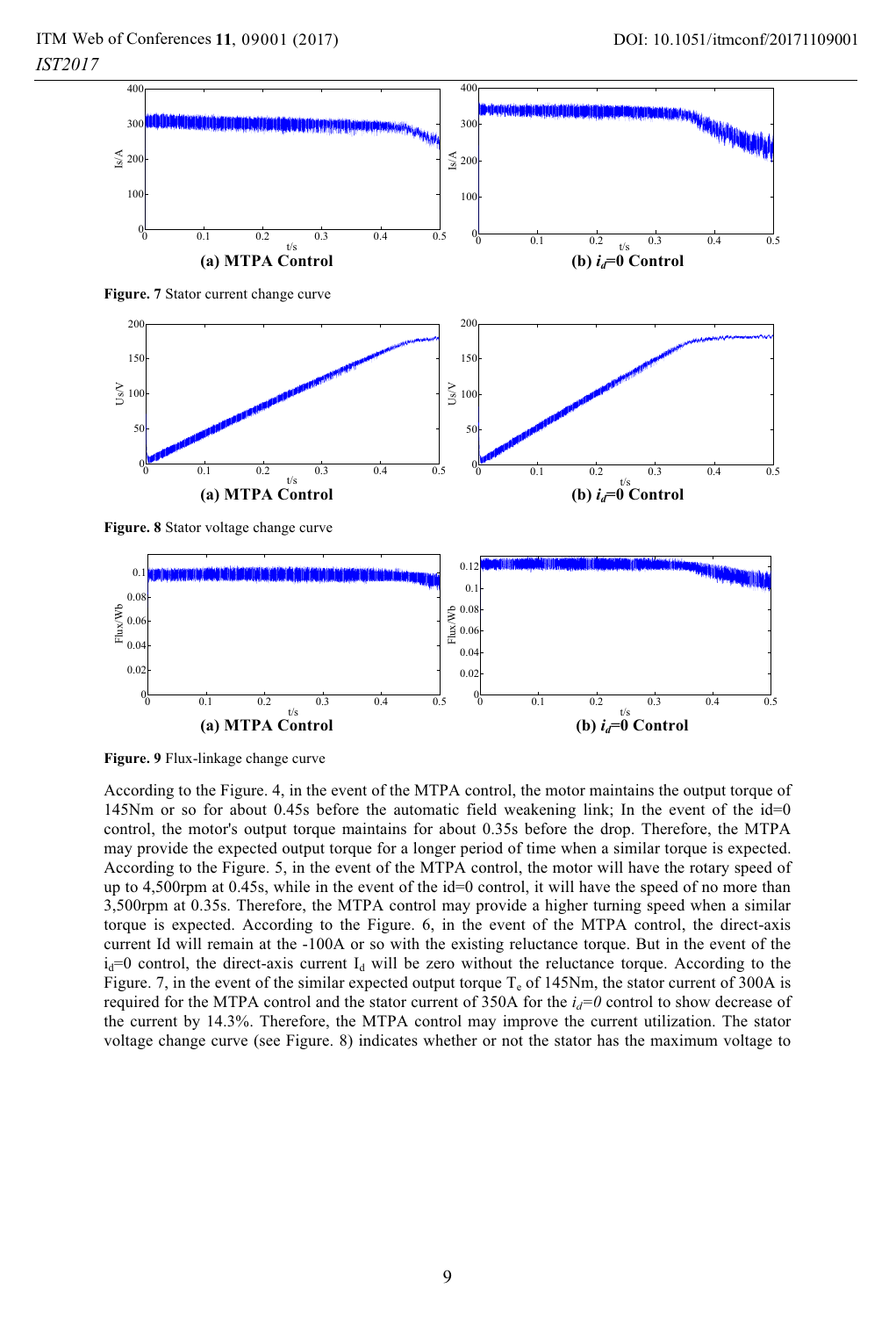identify if the stator enters the field weakening control phase. According to the Figure. 9, the stator has the flux-linkages of 0.1Wb and 0.12Wb for the MTPA control and the id=0control respectively. Therefore, the MTPA is actually also the field weakening control, but the flux-linkage remains unchanged in the MTPA control phase (i.e. constant flux-linkage field weakening control).

#### **4.2 Simulated field weakening control of the PMSM operating at the full-speed range**

By applying the load force model in the field weakening control model for the PMSM, the expected torque of 100Nm is taken for the simulations as shown in Figure. 10~Figure. 15. Considering the selected expected torque of greater than TJ, the PMSM operates in one region after another (namely, the maximum torque/current ratio operation region, the constant torque region II, the ordinary constant power field weakening region and the maximum output power control region). The quadrature/direct-axis current, the stator current, the flux-linkage and the output torque remain unchanged in the constant value with the slow power increase at the beginning of the PMSM operation at the maximum torque/current ratio; At t=0.5s, the direct-axis current begins to increase inversely and the PMSM transits from the maximum torque/current ratio operation region to the constant torque region II where the output torque remains constant with the continuous reverse increase of the direct-axis current and the stator current begins to increase from the constant value for the maximum torque/current ratio operation region with the continuous power increase; At t=0.7s, the stator current becomes the highest; the PMSM transits from the constant torque region II to the ordinary constant torque field weakening region with the continued reverse increase of the direct-axis current; and the motor's output torque begins to drop with the absolute value of the direct-axis current remaining unchanged; At  $t=1s$ , the PMSM transits from the ordinary constant torque field weakening region to the maximum output power control region with decrease of the direct-axis current in the absolute value, drop of the stator current and power from the constant values and continuous reduction of the output torque until the PMSM tends to have the stable operation when the output torque is equivalent to the load torque at  $t=1.5s$ . According to the Figure. 12 and the Figure. 14, during the operation simulation, the motor has the continuous increase of the rotary speed to ensure the stability and balance, while the stator flux-linkage remains unchanged in the maximum torque/current ratio operation region and begins to decrease after entry into the constant torque region II until the motor has the stability and balance.



**Figure. 10** Torque Change Curve



**Figure. 11** Rotary Speed Change Curve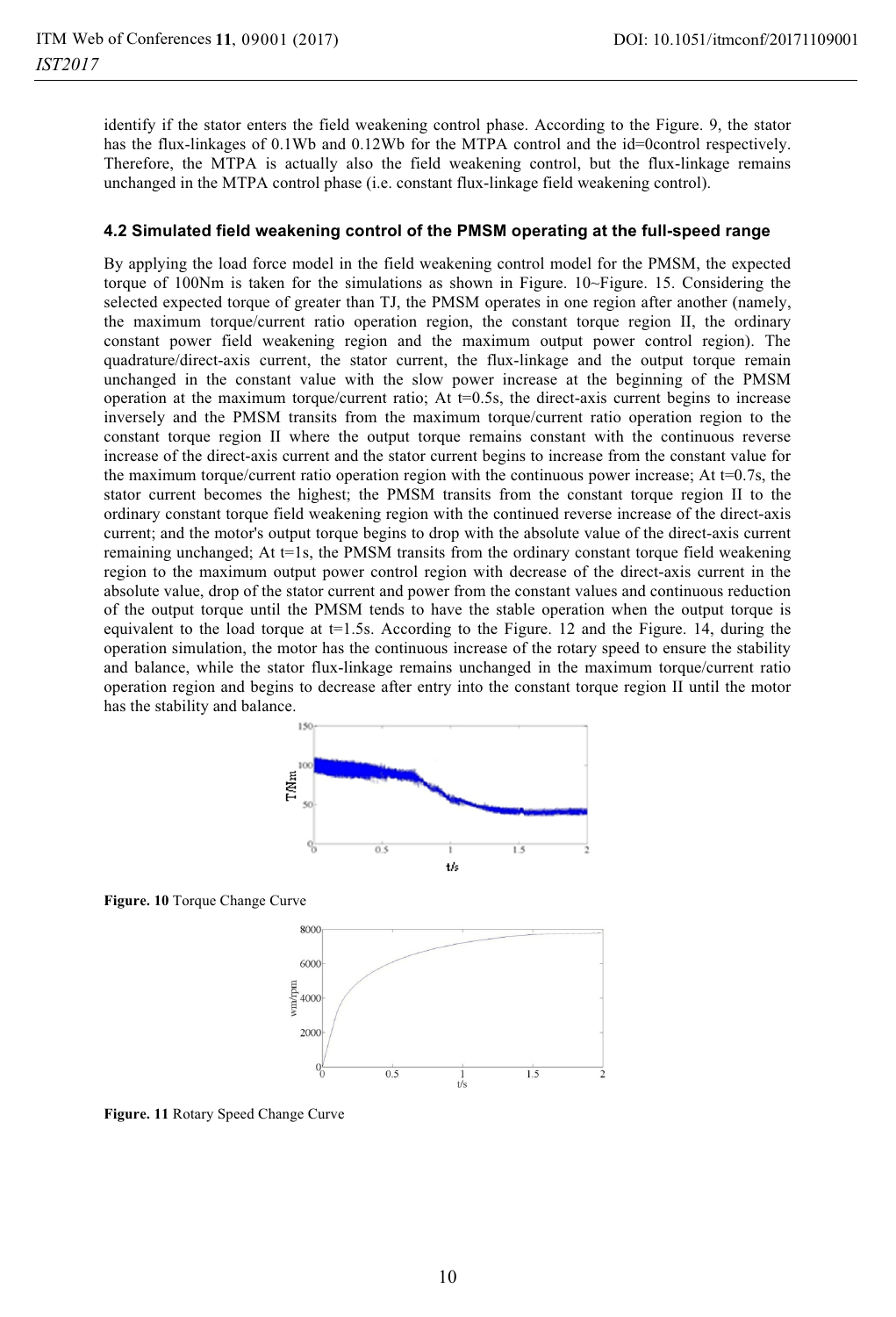

**Figure. 12** Direct-axis Current Change Curve



**Figure. 13** Stator Flux-linkage Change Curve



**Figure. 14** Power Change Curve



**Figure. 15** Stator Current Change Curve